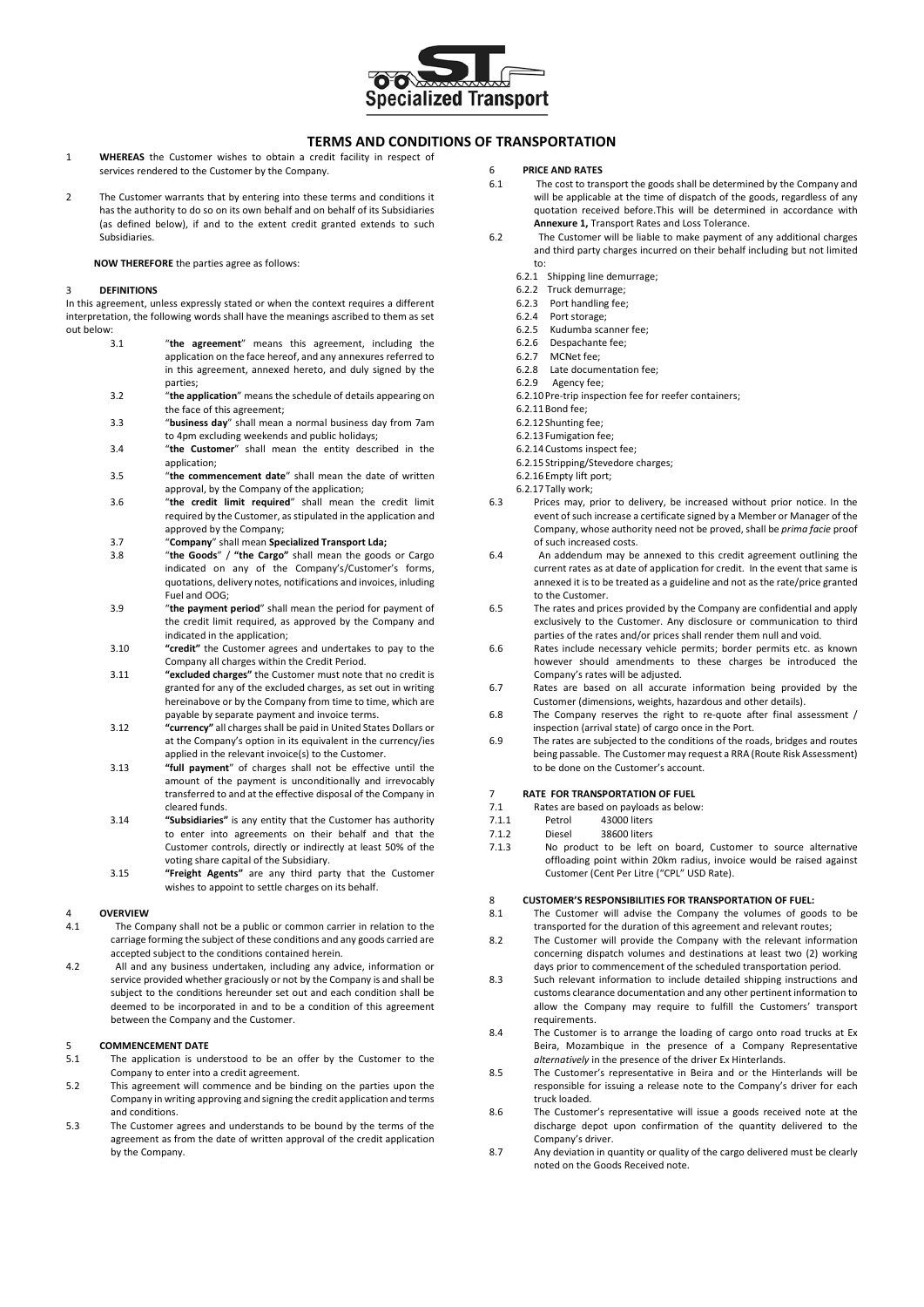

#### 9 **CUSTOMER'S RESPONSIBILITIES FOR TRANSPORTATION OF OUT OF GAUGE CARGO:**

- 9.1 The Company will be responsible for moving cargo by road trucks to the specified locations in the transport application hereinabove.
- 9.2 The Customer will provide the Company with the relevant information concerning dispatch loads and destinations and when the cargo is expected to be ready for loading. The Company will advise on availability and time period until uplift of the cargo, especially when loading out of gauge cargo as special equipment, correct trailers, logistics, permits, escorts and planning may be required.
- 9.3 Loading arrangements of cargo with Port authorities are the customer's responsibility.
- 9.4 The loading point operating hours are assumed as being 08.00 17.00 (Monday to Friday (5 days a week);
- 9.5 Beira Port requires 24 hours written notice to be submitted to Cornelder for loading arrangements, this is the Customer's responsibility;
- 9.6 The Customer must allow the Company enough time to request and secure police escorts, permits from point of loading to offloading points and the Customer must note that the time taken for such arrangements may vary from 3 to 10 days.
- 9.7 When out of gauge cargo is being loaded, the Company will not be held responsible for any additional costs incurred due to extended standing time which may be payable to the Port, Shipping Line and/or any other third party costs. Planning, forecasting and accurate disclosure of all information is pertinent to limit such costs from the outset
- 9.8 Such relevant information to include detailed shipping instructions and customs clearance documentation and any other pertinent information to allow the Company to fulfill the Customers' transport requirements.
- 9.9 The Customer is to arrange the loading of cargo onto road trucks at Ex Beira, Mozambique in the presence of a Company Representative *alternatively* in the presence of the driver Ex Hinterlands.
- 9.10 The Customer's representative in Beira and or the Hinterlands will be responsible for issuing a release note to the Company's driver for each truck loaded.
- 9.11 The Customer's representative will issue a goods received note at the discharge depot upon confirmation of the quantity delivered to the Company's driver.
- 9.12 Any deviation in quantity or quality of the cargo delivered must be clearly noted on the Goods Received note.
- 9.13 Offloading arrangements of the cargo (including out of gauge cargo) at final destination are the Customer's responsibility;
- 9.14 The offloading point operating hours are assumed to be 07.00 to 17.00 (Monday to Sunday (7 days a week).
- 9.15 Any damages or costs incurred that may arise from loading or offloading will not be the Company's responsibility.
- 9.16 The Company assumes that the offloading site provides safe and unobstructed movement for OOG articulated rigs, rates are subject to a site inspection.
- 9.17 If the operating hours differ from the mentioned hours, the rates are subject to review.
- 9.18 Preparation and delivery of export documentation at point of loading is for the Customer's account and action. All Customs and Excise duty costs required for exportation and importation of the product are for Customer's account and action.
- 9.19 All clearing and cross border documentation is for the responsibility of the Customer.

# 10 **COMPANIES RESPONSIBILITIES:**<br>10.1 The Company will be responsi

- The Company will be responsible for moving cargo by road trucks to the specified locations in the transport application hereinabove from the designated loading point to the mutually agreed offloading point on the route.
- 10.2 The Company will be responsible for all inter country transit requirements. 10.3 All cargo is to be transported by the Company with due consideration to
- the safety and integrity of the cargo. 10.4 The Company undertakes to provide adequate and serviceable road tankers, clean and suitable as confirmed by independent inspectors for carrying the designated load, for loading at loading point at the time specified by the Customer. These vehicles and associated conformities will meet **Annexure 2.**
- 10.5 The Company reserves the right to subcontract part or all of the contracted tonnage to a reliable subcontractor in order to meet contractual obligations to this or any other contract.
- 10.6 The terms of this contract will extend to such subcontractors and the Company does not discharge any of its liabilities and responsibilities by doing so.

10.7 The Company will provide the Customer with a tracking service that will enable the Customer to receive written reports of the exact location of the products whilst in transit.

- 10.8 Develop and maintain a safety system to ensure the safety of the running fleet at all times and put in place procedures that enhance loading, transportation and delivery of goods. The said safety system will comply with international standards.
- 10.9 The Company will inform the Customer of all incidents relates to vehicles in transit carrying the Customer's goods as soon as practically possible.

## 11 **INSURANCE**<br>11.1 The Comp

- The Company shall not be held liable by the Customer for any loss of goods where the Customer has failed and/or neglected to insure the goods.
- 11.2 In the event that an insurance claim is made by the Customer, the Company is to provide any and all relevant documentation to the Customer, and, or their nominated agents.
- 11.3 In order to protect itself against the risks arising from the obligations incumbent upon it in application of the Agreement, the Company undertakes, at its expense, to take out the Goods in Transit (GIT) insurance in the case of accident and loss of product at a minimum value of USD50,000 and upon signature of this contract, the Company will provide the Company a copy of the corresponding insurance certificate, stating the nature and the amount of the insured sums. These insurance polices will be maintained during the full term of the Agreement.
- 11.4 The Company will be insured in respect of the below:
- 11.4.1 Civil liability cover relating to motor vehicles which will be taken to the minimum value of USD1,000,000 (One Million United States Dollars);
- 11.4.2 Damage to goods carried from commencement of the loading operations until completion of unloading at the site of the consignee in the amount of USD50,000 (Fifty Thousand United States Dollars) per load;
- 
- 11.4.3 Statutory Third party liability;<br>11.4.4 Workmen's compensation. Workmen's compensation.

# 12 **PAYMENT**

- Unless otherwise agreed between the parties in writing, all amounts owing to the Company by the Customer shall be paid within 30 (thirty) days from date of invoice in cash, electronic transfer or cheque (if acceptable to the Company)
- 12.2 Each payment under these Credit Terms shall be made in full without deduction or deferment on account of any claims, counterclaim or set-off.
- 12.3 The Customer shall not be entitled to claim rebates, discounts, set off and/or deduction in respect of any payment due by the Customer to the Company for goods supplied.
- 12.4 The Company may appropriate all payments made by the Customer to such accounts as it may in its sole and absolute discretion decide.
- 12.5 Should the Customer default in paying any one invoice or account or fail to make payment timeously or without payment or any portion thereof for any reason whatsoever, then the whole amount in respect of all loads delivered by the Company to the Customer shall become due, owing and payable irrespective of the dates when the goods were delivered. The Company shall be entitled but not obliged (and without prejudice to any of its other rights against the Customer) by notice in writing to rescind or suspend performance of any of its obligations under this agreement and discounts granted by the Company shall be forfeited.
- 12.6 Should any amount not be paid by the Customer on the due date, the Customer shall be liable to pay interest on all overdue amounts unpaid at the compound rate of 12% per annum from due date until date of payment, calculated and payable monthly in advance and should the said interest not be paid in full as aforesaid, the same shall be added to the principal sum, and the total shall form the principal debt which shall then bear interest in the manner as set out above.
- 12.7 In all cases where the Customer uses a postal, banking, electronic or similar such service to effect payment, such services shall be deemed to be the agent of the Customer.
- 12.8 Should any amount not be paid on the due date, then, without prejudice to any other right it may have, the Company may immediately suspend the carrying out of any of its uncompleted obligations (at the sole risk and cost of the Customer and/or nominated party) until such time as payment is made.
- 12.9 If settlement of Charges is done via bank transfer or cheques, Customer undertakes to forward a separate remittance advice outlining which invoices that are included in each payment.
- 12.10 In the absence of the Customer's advice as described in clause 8.9 hereinabove, any payment shall be applied to the oldest outstanding invoices.
- 12.11 If the Customer disputes any invoice, in whole or in part, the Company must be notified in writing, including via email, within the first 7 (seven)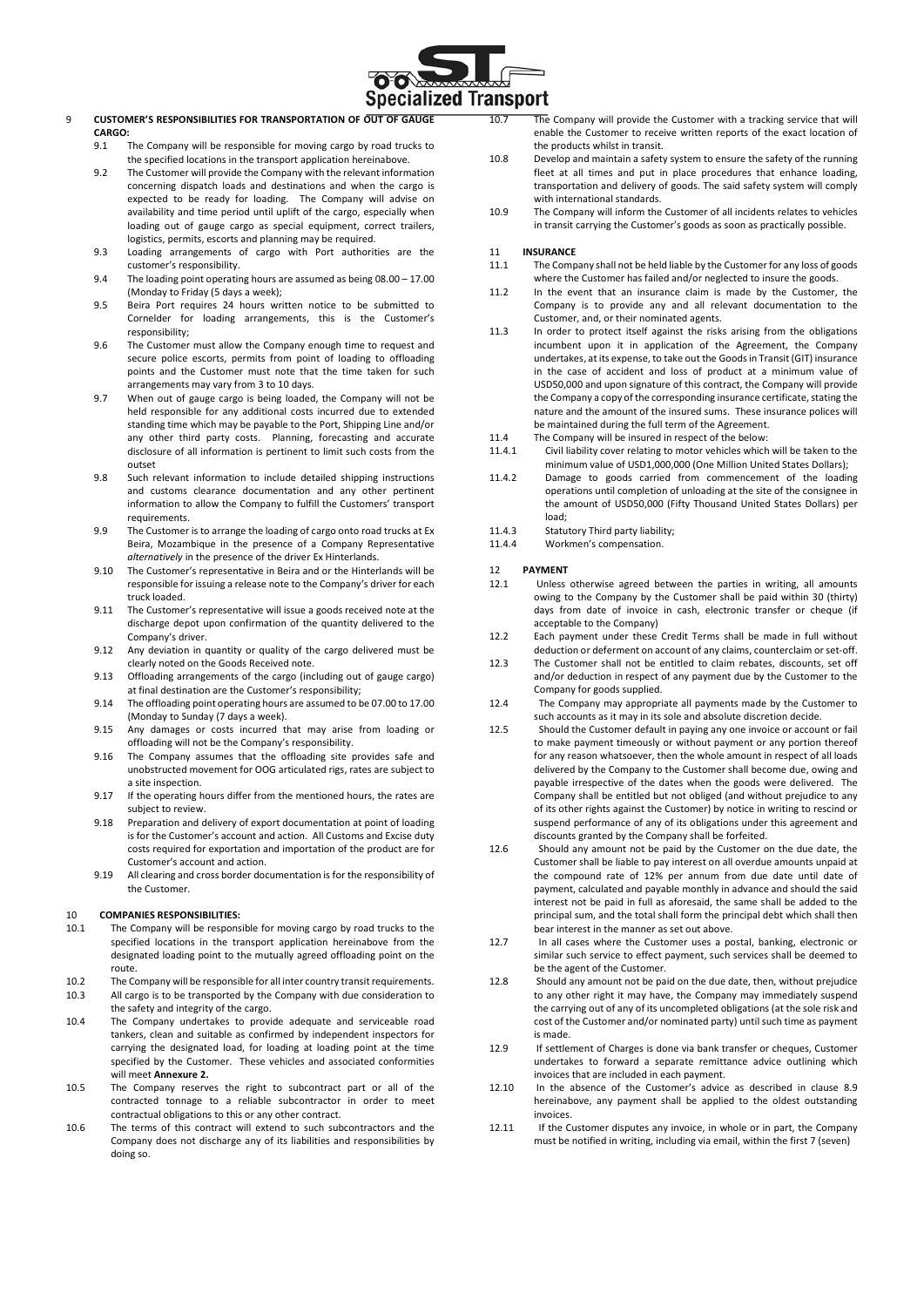

days from the Customer's receipt of the relevant invoice or the Credit Period after which time the Customer shall not be entitled to dispute the invoice. Any part of an invoice not being

disputed must be settled in accordance with these Credit Terms and Conditions. A disputed part of an invoice is exempted from these Terms and Conditions until the dispute is settled. On the dispute becoming settled the Customer must make payment of outstanding charges to the Company within 7 (seven) days from date of settlement.

- 12.12 Subsidiaries and Freight Agents
- 12.12.1 If the Customer wishes the Company to extend credit to any of the Customer's Subsidiaries then the Customer must first obtain the Company's prior written consent.
- 12.12.2 If the Customer wishes to appoint a third party (i.e. a freight agent) to settle charges on its behalf the prior written consent must be obtained from the Company.
- 12.12.3 These terms and conditions herein shall also apply to the Subsidiaries and any third party (freight agent) whom, will be held to be jointly and severally liable alongside the Customer.
- 12.12.4 The Customer guarantees performance and payment of all its Subsidiaries and/or third parties, and shall indemnify the Company for all consequences, costs and expenses in the event of any default, claim or non-payment by any Subsidiary and/or third parties.
- 12.12.5 The Customer confirms that it has the authority of any such Subsidiaries and/or third parties to accept these credit terms and conditions on their behalf.

#### 13 **TIME FRAMES**

- 13.1 All time frames are estimates based on current market conditions and are not guaranteed.
- 13.2 The Company will deliver the total contracted tonnage within the time period-stipulated hereinabove in the transport application but will not accept any claims, damages or penalties if the delivery time frame is exceeded for any reason whatsoever.
- 13.3 The Customer is responsible for the prompt clearance at load point and final clearance location unless the Company's clearance services are specifically requested.
- 13.4 The Company reserves the right to charge truck detention should the clearance exceed the standard time allowed for each location (subject to change on rates sheet) per day the cargo overstays: 13.4.1Up to 30 ton load: USD550.00 per day;
	- 13.4.2Up to 40 ton load: USD650.00 per day;
	- 13.4.3Up to 60-ton load: USD950.00 per day.
- 13.5 The standard freetime is applicable and if no alternative agreement is made 24 hours at loading and offloading points and 48 hours for border clearances.

#### 14 **NOTIFICATION**

- 14.1 Notice of orders: Once the initial contract is signed then a notice period will be agreed by both parties for future orders so both parties agree to the forecasting requirements needed for the loads. In order to agree to the forecast requirements and for future rates or loads the Customer must provide:
- 14.2 All orders are required in writing and to include the following:
	- Order Number
	- Address and contact for offloading site
	- Date of collection
	- Product & Payload
	- Address and contact for loading site
	- Supply of export/import documentation of loading
	- Date of delivery
- 14.3 The Customer will notify the Company as per the notice of order before the transportation of the cargo must commence and notify the Company of the relevant address to collect the cargo and the address of delivery.
- 14.4 Where not out of gauge cargo the Customer will notify the Company at least 7 (seven) days before the transportation of the cargo must commence and notify the Company of the relevant address to collect the cargo and the address of delivery.
- 14.5 The notification shall specify the type of cargo, description of the goods, the origin of the cargo, the quantities, collection address, delivery/destination address and the relevant dates and rates quoted and shall if applicable, be accompanied by any quotation supplied by the Company.
- 14.6 Should the Company not respond to a notification within 3 (three) business days, the notification and application shall be considered rejected by the Company.
- 14.7 Oral notification shall be capable of acceptance by the Company, however the Company will not be responsible for any errors or misunderstanding occasioned by the Customer's failure to reduce its notification details in writing.
- 14.8 All orders shall constitute irrevocable offers to transport the goods/cargo and shall be capable of acceptance by the Company by the acceptance or confirmation of the order.
- 14.9 The Company is not obliged to accept any notification that the Customer placed with the Company.

#### 15 **ROUTES AND PROCEDURES**

- 15.1 Subject to express instructions given by the Customer and accepted by the Company in writing, the Company reserves freedom in respect of means, route and procedure to be followed in the handling and transport of the goods.
- 15.2 The Company shall be entitled, in the absence of express instructions to the contrary, to employ independent third parties to perform all or any of the functions required by the Company.
- 15.3 The Company is expressly authorized to arrange for the Customer's goods, in its discretion, to be transshipped from any vehicle upon which such goods may have been loaded to any other vehicle or vehicles.
- 15.4 The Company shall have no responsibility or liability to the Customer for any act or omission of such third party, even though the Company may be responsible for the payment of such third party's charges, but the Company shall, if suitably indemnified against all costs, take such action against the third party on the Customer's behalf as its Customer may reasonably direct.
- 15.5 Where necessary the Company may conduct a Route Risk Assessment for safe movement of the cargo at the Customer's cost.

#### 16 **PROOF OF INDEBTEDNESS**

Any account or certificate issued and signed by any Member or Manager of the Company (whose authority need not be approved) in respect of any indebtedness of the Customer to the Company or in respect of any other fact, including but not limiting the generality of the aforegoing, the fact that such goods were transported by the Company and the goods were delivered, shall be *prima facie* evidence of the Customer's indebtedness to the Company and *prima facie* evidence of such other fact and/or *prima facie* evidence of the delivery of the Goods.

## 17 **CREDIT FACILITY**

- The Company reserves the right to reduce the credit limit under any credit facility at any time upon written notice to the Customer to take effect on delivery of the notice, at the Company's discretion.
- 17.2 The Company reserves the right to increase the credit facility at its sole discretion, and without any prior notice thereof to the Customer.
- 17.3 The credit limit shall not be deemed to be the limit of a Customer's indebtedness to the Company.

#### 18 **QUOTES**

- 18.1 A quotation by the Company does not constitute a binding offer by the Company and the Company reserves the right to withdraw or revise any quotation at any time.
- 18.2 Quotations where given shall be subject to immediate acceptance and shall be subject to withdrawal or revision by the Company.

## 19 **DELIVERY**

- Delivery of cargo to the delivery address given by the Customer shall constitute proper delivery of the goods.
- 19.2 The Customer shall be required to place written orders with the Company for the delivery of positioning of their vehicles at the loading facilities, as the case may be, no less than seven (7) days prior to the date on which such vehicles are required for loading in respect of normal cargo. Where out of gauge special requirements exist as detailed hereinabove.
- 19.3 The order referred to above shall include the quantities of the goods to be loaded, the date on which the vehicles are required, the loading point, the date of the required delivery, the destination of the product as well as the dates upon which such product are to be delivered at their destination.
- 19.4 Limitation of Liability Resulting from Incorrect Address supplied by Customer or Failure to take delivery
	- 19.4.1 The Customer shall properly and accurately furnish to the Company the name and address at which delivery of the goods will be made as well as all documents of necessity required to accompany the goods or such documents as the Company may require. The Company shall not be responsible nor incur any liability for any loss or incorrect delivery of goods due to an incorrect name and address being stated and in the absence of gross negligence, the Company shall not be liable for any loss in the event of delivery being effected to some other address.
	- 19.4.2 In the event of a delivery being refused at an address nominated by the Customer in whole or in part, or in the event of the Company being unable to effect delivery by reason of the address being improperly or inaccurately stated, and being compelled to return the goods to the Customer's address as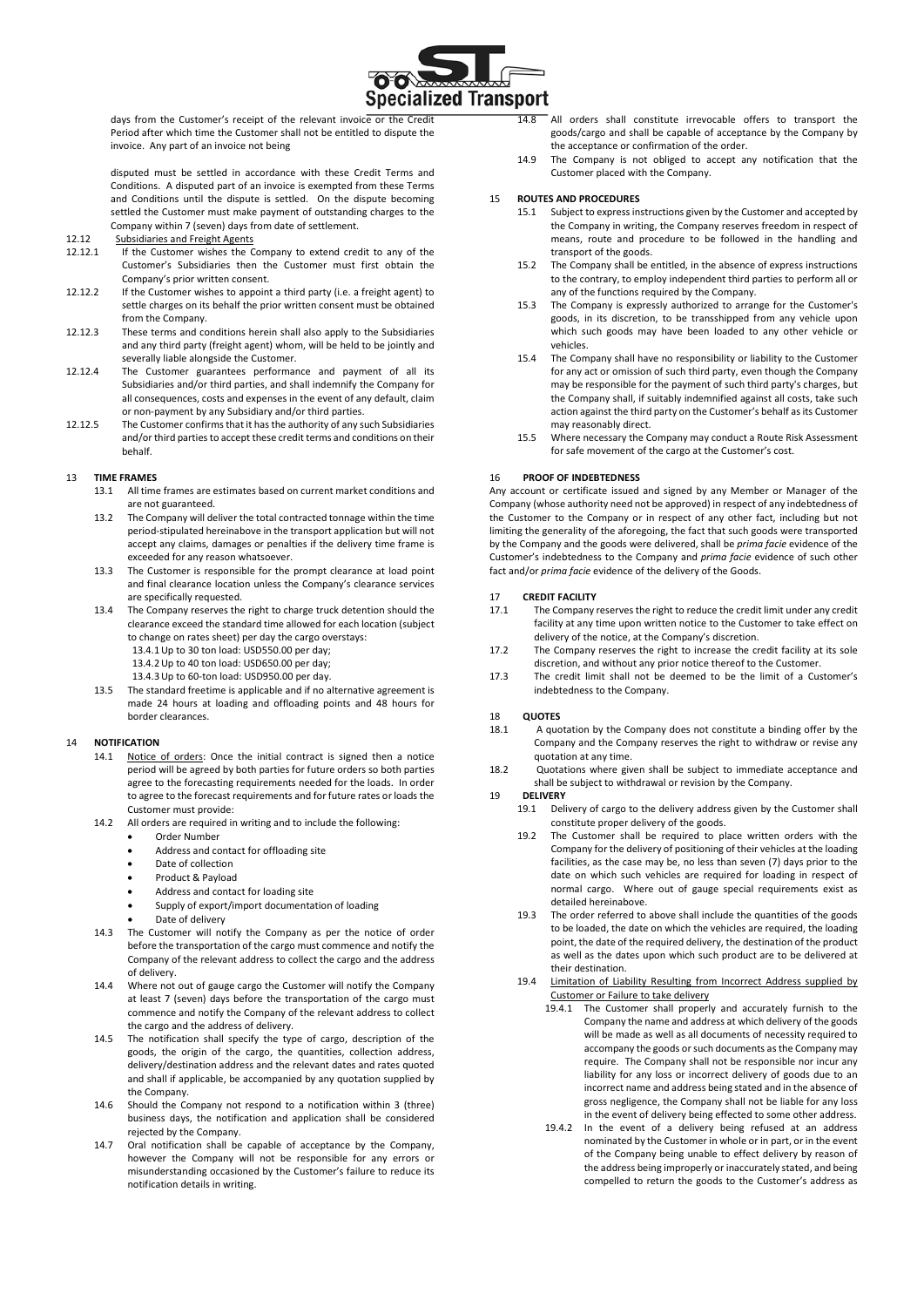

stated hereinabove, then the Customer shall be liable for all costs incurred in the return of such goods whether on the same basis as originally agreed upon or any other basis whatsoever, or being compelled to dispose of such goods by reason of their perishable nature or for whatsoever other reason, the Company shall not be liable for any damage to or loss of such goods or any loss or damage arising out of the disposal thereof and the Customer shall be liable to the Company for all costs incurred in connection with the disposal of such goods.

- 19.4.3 The Customer shall be deemed to be bound by and to warrant the accuracy of all descriptions, values and other particulars furnished to the Company for customs, consular and other purposes, and shall be deemed to have indemnified the Company against all claims, losses, penalties, damages, expenses and fines whatsoever arising from any inaccuracy or omission, even if such inaccuracy or omission is not due to any negligence.
- 19.5 Whilst every effort is made to dispatch cargo as advised, the Company does not guarantee dispatch on any specific date and shall not be liable for any damages or failure to effect delivery/dispatch timeously for any reason beyond the Company's reasonable control, including but not limited to inability to secure transport, labour, power, materials, equipment or supplies or by reason of an act of God, war, civil disturbance, riot, state of emergency, weather, strike, lockout or other disputes, fire, flood, drought or legislation. The Customer shall not be entitled to cancel any order by reason of such delay.
- 19.6 The Company shall not be liable for any delay or detention of the goods, for any loss, damage or deterioration therein, unless the date and time of delivery of the goods is expressly stipulated as being the essence of the contract and the terms are then accepted by the Company. In any event the Company shall not be liable for any loss, damage or deterioration unless such delay or deterioration is attributable to willful default or gross negligence on the part of the Company

## 20 **OWNERSHIP AND RISK**

- Notwithstanding that all risk in and to all cargo bought by the Customer shall be transported at the Customer's own risk, ownership in all cargo bought by the customer and delivered to the customer shall remain vested in the Company.
- 20.2 All cargo handled by the Company is moved at owners own risk at all times.
- 20.3 On acceptance of these credit terms the Customer accepts our Standard Terms and Conditions and all charges therein.
- 20.4 Company Lien over Goods:
- 20.4.1 The Company shall have a lien over all goods for monies due to the Company in respect of services rendered by the Company whether or not payment in respect of such goods is then due and the Customer hereby waives any right it may have for a spoliation order against the Company in the event that the Company takes possession of any goods.
- 20.4.2 Without prejudice to any of the Company's rights against the consignor, in the event of the Customer failing to pay to the Company any monies due by it, the Company shall have the right without notice to the Customer:- To open and examine any part of such goods; and as its option, to sell, either by public auction or private treaty, and at its entire discretion, the whole or any part of the goods; and to apply the proceeds of any such sale, after deducting all expenses attendant thereupon, in payment of/or towards any sum due by the Customer to the Company and to pay the Customer any surplus without interest, within 60 days after such sale whereupon the Company shall be released from all liability whatsoever in respect of the goods carried.
- 20.4.3 The Consignor/Customer hereby expressly appoints the Company as its agent and hereby grants it full authority to act as aforesaid in regard to the sale of its goods and the appropriation of the proceeds thereof. The exercise by the Company of any of the rights accorded to it by this clause shall be without prejudice to any other rights it may have under this agreement or at common law in respect of the non-payment the Company's remuneration.
- 20.4.4 Customer does hereby irrevocably and in *Rem Suam* cede, pledge, assign, transfer and make over unto and in favour of the Company, all of its right, title, interest, claim and demand in and to all claims/debts/book debts of whatsoever nature and description and howsoever arising which the Customer may now or at any time hereafter have against all and any persons, companies, Company's, firms, partnerships, associations, syndicates and other legal personae whomsoever ("the Customer's debtors") without exception as a continuing covering security for the due payment of every sum of money which may now or at any time hereafter be or become owing by the Customer to the Company from whatsoever cause or obligation howsoever arising which the Customer may be or become bound to perform in favour of the Company.

20.4.5 If the Customer at any time entered into prior deeds of cession or otherwise disposed of any of the right, title and interest in and to any of the debts which will from time to time be subject to this cession, then this cession shall operate as a cession of all the Customer's revisionary rights. Notwithstanding the terms of the cession, the Customer shall be entitled to institute action against any of its debtors provided that all sums of money which the Customer collects from its debtors shall be collected on the Company's behalf and provided that the Company shall at any time be entitled to terminate the Customer's right to collect such monies/debts. The Customer agrees that the Company shall be entitled at any time or times hereafter to give notice of this cession to all or any of the Customer's debtor.

## 21 **TRANSPORT, LOGISTICS AND HEALTH AND SAFETY**

- The Customer shall comply with the Company's Health, Safety and Environmental Policies at all times, whether on Company premises or on other premises.
- 21.2 The Customer shall provide relevant information and health and safety specifications to the Company in a timely manner to ensure that proper equipment is used.

#### 22 **LEGAL PROCEEDINGS**

- 22.1 In the event of any dispute or difference arising between the parties hereto relating to or arising out of this Agreement or the implementation, execution, interpretation, rectification, termination or cancellation thereof, the Senior Management of the parties shall communicate attempt to settle such dispute or difference within seven (7) days, failing which either party may elect to take legal action .
- 22.2 Should the Company elect to take legal action against the Customer arising from its breach of any terms or conditions of the Agreement, the application hereto wherein the Company has to hire the services of an attorney and/or advocate and/or tracing agent, then the Customer will be liable in respect of all legal costs and/or expenses incurred, on the highest scale to allow for recovery of costs i.e. on an attorney and own client scale plus disbursements, tracing charges and collection commission.

#### 23 **ANTI-CORRUPTION POLICY**

- 23.1 The Company has a moral and ethical responsibility to act with integrity in the conduct of its business. The Customer acknowledges and accepts to act in conformity with said ethical standards and respect principles of good corporate governance.
- 23.2 The Customer undertakes to comply with the Company's Anti-Corruption Policy, all applicable anti-bribery laws, including those in all countries in which the Company operates and to ensure that its employees are. directors, management and subcontractors, agents or any authorized third party, which are duly approved by the Company have not and will not be involved in the giving or receiving of bribes or other corrupt conduct in connection with this Agreement. The Company prohibits all improper payments of any nature. In any event, the Customer shall always be responsible for any such consequences, loss or damage resulting from such matters.

#### 24 **JURISDICTION**

The Customer consents to the jurisdiction of any Magistrate's Court having jurisdiction regarding any legal action taken by the Company against it arising from this agreement and as set out in the application. The Company will however not be precluded from instituting action in any other court with competent jurisdiction.

#### 25 **BREACH**

- 25.1 Notwithstanding any other provision of this Agreement, should the Customer:
- 25.1.1 fail to pay any amount due by the Customer to the Company in terms of this Agreement on the due date thereof; or
- 25.1.2 commit a breach of any term or condition of the Agreement or permit a breach of any such term or condition,
- 25.1.3 the Company shall have the right, notwithstanding any rights available to it, to suspend the credit facility at any time and to forthwith and upon 10 (ten) business days written notice to the Customer, cancel the Agreement.
- 25.2 In the event of any breach by the Customer of any term or condition of this Agreement, the Customer consents and authorizes the Company to furnish the Customer's name, credit record and repayment history to any credit bureau as a delinquent debtor.

#### 26 **SURETY**

In the event that the Customer is a Company, or other legal person, the individual signing this Agreement shall by virtue of signature hereof and **" Annexure A "** the Credit Application hereto, bind himself/herself as surety and co-principal debtor *in solidum* with the Customer for the due performance of any obligation of the Customer, including payment of all or any amounts which become due and payable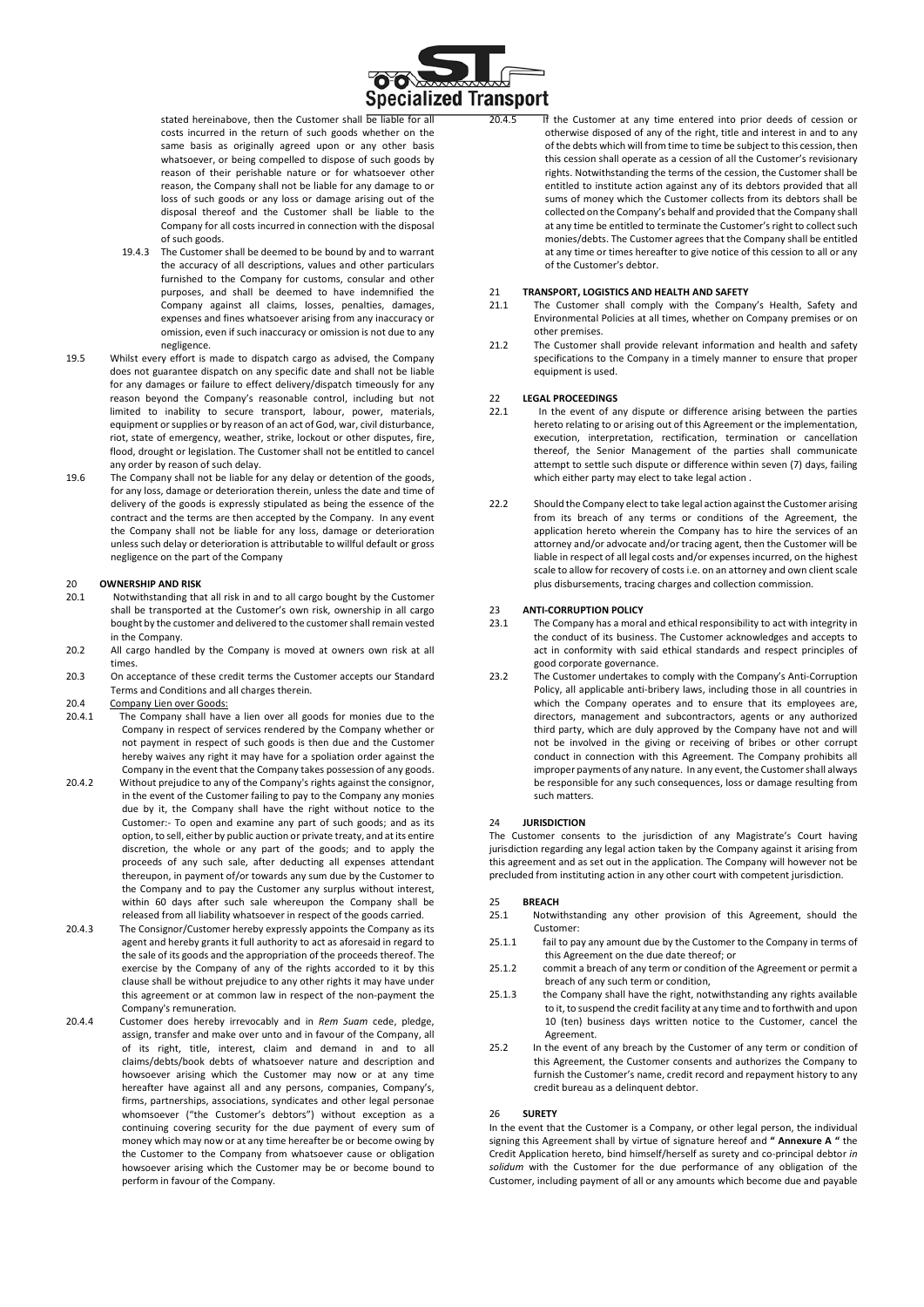

by the Customer to the Company in terms of this Agreement or from any cause whatsoever

#### 27 **TERMINATION**

- 27.1 The Company reserves the right (notwithstanding any other provision in the agreement) to terminate the agreement on 10 (ten) days written notice to the Customer.
- 27.2 Should the Customer commit an act of insolvency and is deemed unable to pay its debts the Customer shall be in default.
- 27.3 If the Customer is in default, the Company shall be entitled, in addition to all other remedies to which it may be entitled at law or in terms of the agreement, to terminate the agreement in writing upon 10 (ten) days written notice to the Customer.
- 27.4 In addition, the agreement may be terminated with one month's written notice by mutual written agreement by the parties.
- 27.5 The termination of the agreement will not prejudice the rights of the Company to claim damages or to obtain any other relief in respect of any antecedent breach of the terms and conditions of the agreement prior to such termination.
- 27.6 Upon termination, all outstanding credits, penalties and all other amounts, whether due or not, in whole or in part, will become immediately payable.

#### 28 **INSTRUMENTS**

Acceptance of a negotiable instrument by the Company shall not be deemed to be a waiver of the Company's rights under this agreement. In relation to cheques furnished by the Customer to the Company, the Customer waives his right to insist on notice of dishonor or protest to it in the event that the cheque is dishonoured.

#### 29 **FORCE MAJEURE**

- 29.1 Notwithstanding anything to the contrary in these terms and conditions, the Company shall not be liable to the Customer for any loss or damage which may be suffered by the Customer as a direct or indirect result of the supply of goods by the Company being prevented, hindered, delayed or rendered uneconomic by reason of circumstances, or events beyond the Company's reasonable control including (but not limited to) Act of God, war, riot, strike, lock-out, trade dispute or labour disturbance, accident, break-down of plant or machinery, fire, flood, storm, difficulty or increased expense in obtaining workmen, materials or transport or other circumstances affecting the transportation of the goods by the Company's normal means or the delivery of goods by the Company's normal route or means of delivery.
- 29.2 If any event of *force majeure* occurs, the date(s) for performance of the obligation(s) affected shall be postponed for so long as is made necessary by the event of *force majeure* provided that if any event of *force majeure* continues for a period of or exceeding 1 (one)

month, the Company has the right to terminate the Contract forthwith on written notice to the Customer.

29.3 Each party shall use its reasonable endeavours to minimize the effects of any event of *force majeure*.

#### 30 **INDEMNITIES AND LIMITATION OF LIABILITY**

- 30.1 The Customer hereby indemnifies and holds the Company harmless from and against any loss, claim, action, damage or expense suffered or sustained by the Company, its clients, or any third party pursuant to or arising out of:<br>30.1.1 negligence and/or breach by t
	- s.<br>
	inegligence and/or breach by the Customer of its<br>
	obligations, representations or warranties representations or contained in the agreement;
	- 30.1.2 the compounding, confiscating and/or seizing of the goods for any reason whatsoever.
	- 30.2 The Company will not be liable to the Customer for any liability, loss(es) and/or damage(s) and/or cost(s) or expense(s) whether indirect and/or of a consequential nature including any loss of income and/or loss of profit(s) and/or loss of anticipated savings suffered by the Customer due to:
		- 30.2.1 any act or omission by the Company, our employees, our agents or any person or persons for whom they are responsible; or
		- 30.2.2 any neglect or innocent misrepresentations made to the Customer, nor shall the Customer be entitled to resile from any terms of the Agreement on those grounds.
	- 30.3 The Company disclaims all liability to the Customer in connection to the Company's performance and in no event will the Company be liable to the Customer for delictual, special, indirect or consequential damages including but not limited to loss of profits.
- 30.4 It is the sole responsibility and onus is on the Customer to establish the condition of the goods at the time of acceptance and delivery thereof by the Company.
- 30.5 Any liability of the Company for breach of contract will not exceed in the aggregate of damages, costs, fees and expenses capable of being awarded to the Customer, the total price paid or due to be paid by the Customer for the goods transported.
- 30.6 Without derogating from the generality of the aforesaid limitations of liability, the parties expressly agree that the Company shall not at any stage be liable for any damage resulting from or caused by or in connection with fire, floor, road accidents, moth vermin, insects, damp, rust, burglary, act of God, riot, civil commotion, invasion, war, sabotage, malicious intent, explosion, labour unrest, strikes, lockouts, chemical damage, leakage or any other causes whatsoever.
- 30.7 The Company accepts responsibility for any loss or damage in transit, howsoever incurred as set out in the insurance clause.
- 30.8 The Customer hereby indemnifies the Company and holds it harmless against all and any claims which may be made against the Company by the owners of the goods or Customers of the goods or any third party whatsoever in relation to the goods hereby carried.

30.9 Dangerous Goods:

- 30.9.1 No goods, including radioactive materials, which are or may become dangerous, inflammable or noxious, or which by their nature are or may become liable to cause injury or damage to any person, goods or property whatsoever, shall be tendered to the company without its express consent in writing. The goods or the container package or other covering in which the goods are to be tendered to the Company or its agents shall be prominently marked on the outside so as to indicate the nature and character of the goods, and so as to comply with any applicable laws, regulations or requirements of any authority or carrier.
- 30.9.2 If any such goods are tendered to the Company without its written consent or without being marked as aforesaid, the same may at any time be destroyed, disposed of, abandoned or rendered harmless at the sole discretion of the Company and at the entire risk and expense of the Customer, without compensation to him or any other party and without prejudice to the Company's right to its charges or fees including the cost of destruction or disposal.
- 30.9.3 Notwithstanding the acceptance of the goods with its express consent, the Company may nevertheless for good reason, such as the risk to other goods or property, life or health, destroy or otherwise deal with the Customer at the entire risk and expense of the Customer, and without compensation to it or to any other party and without prejudice to the Company's right to its charges or fees including the cost of destruction or disposal.

#### 31 **CONFIDENTIALITY**

Any client information, pricing, rates, specifications, plans, drawings, process information, patterns or designs, hereinafter referred to as confidential information, supplied by either Party in connection with this Agreement, shall remain the property of the Party supplying the confidential information. Any information derived there from or otherwise communicated to the other Party in connection with it, shall be kept secret and shall not, without the written consent of the Party who supplied the confidential information, be published or disclosed to any third party, or made use of by the other party except for the exclusive purpose of implementing this Conditions. Any confidential information supplied by either Party shall be returned to that Party on fulfillment of this agreement. This clause shall survive the terms of this agreement or any other termination or cancellation of this agreement.

#### 32 **WARRANTIES**

- 32.1 No warranty shall be effective unless such warranty is expressly provided by the Company, and shall be limited to the extent thereof. All other warranties are expressly excluded.
- 32.2 The Customer and its representative/s, signing this agreement, warrant that they have the necessary rights and capacity to enter into this agreement.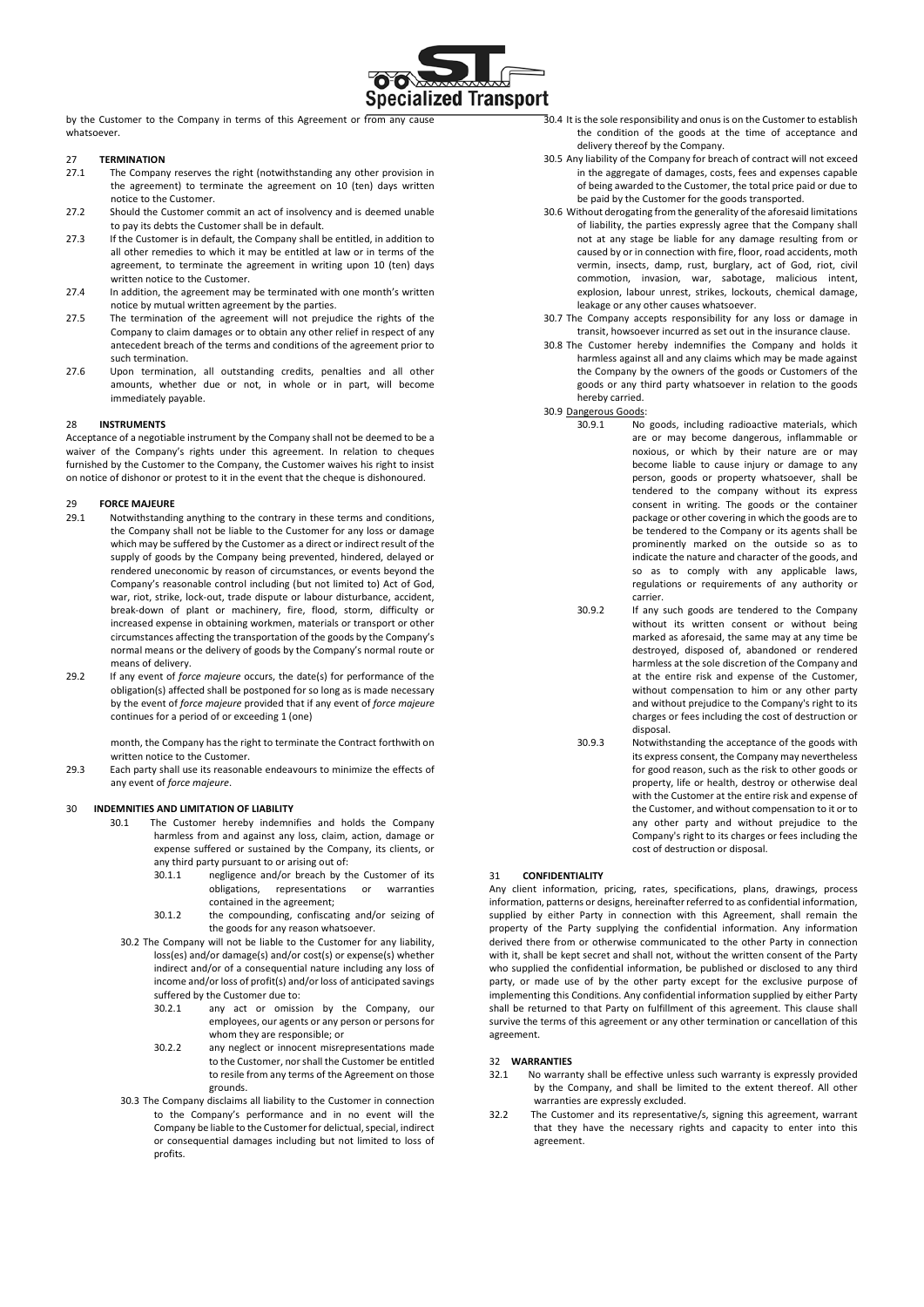

33 **NO CESSION (GIVING-UP) OR DELEGATION (HANDING-OVER) OF RIGHTS** The Customer is not allowed to cede (give-up) or delegate (hand-over) any of its rights or obligations in terms of this agreement to any other person(s) or organization(s) without the Company's written consent. However it is understood that the Company may at any time cede or delegate any of its rights or obligations in terms of this agreement to another person(s) or organization(s) without prior notice to the Customer or the Customer's consent.

#### 34 **INDULGENCES**

- 34.1 No leeway, extension of time or other indulgence which the Company may offer to the Customer will in any way prevent it from enforcing any of its rights in the future, without notice, by requiring the Customer's strict and timely compliance with each term and condition of this agreement.
- 34.2 No act, omission, course of dealing, forbearance, delay or indulgence by the Company in enforcing any of these conditions or any of its rights in terms thereof or any granting of time by the Company shall prejudice or affect the rights and remedies of the Company under these conditions and no such matter shall be treated as any evidence of waiver of the Company's rights thereunder nor shall any waiver of a breach by a Customer of any one or more of these conditions operate as a waiver of any

subsequent breach thereof. The Company shall at all times and without notice be entitled to insist on strict application of these conditions and on their strict enforcement on its Customer.

#### 35 **UNENFORCEABLE PROVISIONS**

If any of the terms of this agreement are unenforceable, illegal, void, or contrary to public policy then they will be considered to be legally separated from the remainder of this agreement. The rest of this agreement will however remain binding and enforceable and in full force and effect.

#### 36 **WHOLE AGREEMENT**

This agreement must be read in conjunction with the Company's Standard Trading Terms and Conditions and any other document mutually agreed to in writing. Together, these documents constitute the whole agreement between the parties and no variation, amendment, deletion or addition will be valid unless it is stipulated in writing and signed by the Company. No warranties, responsibility or guarantees made by the Company on its behalf, will be of any force or effect unless specifically stated in an agreement and/or in writing and signed by the parties.

#### 37 **AMENDMENTS**

The Company is entitled on fair and reasonable written notice to the Customer, to amend and/or vary the terms and conditions of this agreement as a consequence of any new and/or amended law(s), tax(es), and/or regulation(s).

#### 38 **DISCLOSURE OF PERSONAL INFORMATION**

- 38.1 The Customer understands that the personal information given in this credit application form is to be used by the Company for the purposes of assessing its credit worthiness.
- 38.2 The Company has the Customer's consent at all times to contact and request information from any persons, credit bureaus or businesses, including but not limited to, information regarding the amounts purchased from suppliers per month, length of time the Customer has dealt with such supplier, type of goods purchased and the matter and time of payment.
- 38.3 The Customer agrees and understands that information given in confidence to the Company by a third party will not be disclosed to the Customer.
- 38.4 The Customer hereby consents to and authorizes the Company at all times to furnish credit information concerning the Customer's dealings with the Company to a credit bureau and to any third party seeking a trade reference regarding the Customer in his dealings with the Company.

#### 39 **ACKNOWLEDGEMENTS**

The Customer confirms that the cargo delivered on the Tax invoice issued by the Company, duly represents the cargo transported by the Customer, at the rates agreed to by the Customer and, where delivery has already taken place, acknowledges that the goods were inspected and that the Customer is satisfied that the goods conform to the quality and quantity ordered in all respects and are free from any defects.

#### 40 **HEADINGS**

The headings to the paragraphs are purely for guidance only, and are not to be used to construe the meaning of the text.

#### 41 **VARIATION**

The Customer acknowledges that no terms at variance with the terms and conditions of this application for credit and which have been sought to be introduced by the Customer at any time shall be of any force or effect unless the Company has, in

writing, expressly and unambiguously agreed that the terms so sought to be introduced by the Customer shall apply. Without derogating from the generality of the aforegoing, the Company shall not be regarded as having so expressly agreed by virtue merely of the Company having agreed to execute an order in which inconsistent terms have been introduced by the Customer and notwithstanding that the Company has not rejected such inconsistent terms.

#### 42 **NOTICES**

- 42.1 All notices given in terms of this agreement will be in writing and both parties choose the address(es) for all purposes being the address(es) specified on the application. Any change in the Customer's address will only be effective if and when the Company have received written notification of the change of the Customer's address.
- 42.2 Any notices to be delivered by the Customer to the Company or by the Company to the Customer will be considered as received by either the Company or the Customer as follows:
- 42.2.1 if delivery is by hand, then on the date of delivery;<br>42.2.2 if delivery is by fax then within 48 (forty-eight) he
- if delivery is by fax, then within 48 (forty-eight) hours of transmission of said fax;
- 42.2.3 if delivery is by pre-paid registered post from an address within, then within seven calendar days of the date of posting;
- 42.2.4 if delivery is by email, then when the message is capable of being retrieved and processed by the addressee from the information system, or server used by the addressee for the purposes of receiving email messages;
- 42.3 The Company undertakes to notify the Customer of any change in its address within 7 (seven) days and vice versa.

#### 43 **COUNTERPART**

This Agreement may be executed in one or more counterparts, each of which shall be deemed to be an original, and all of which together shall constitute one and the same agreement as at the date of signature of the Party that signs its counterpart last in time.

COMPANY STAMP: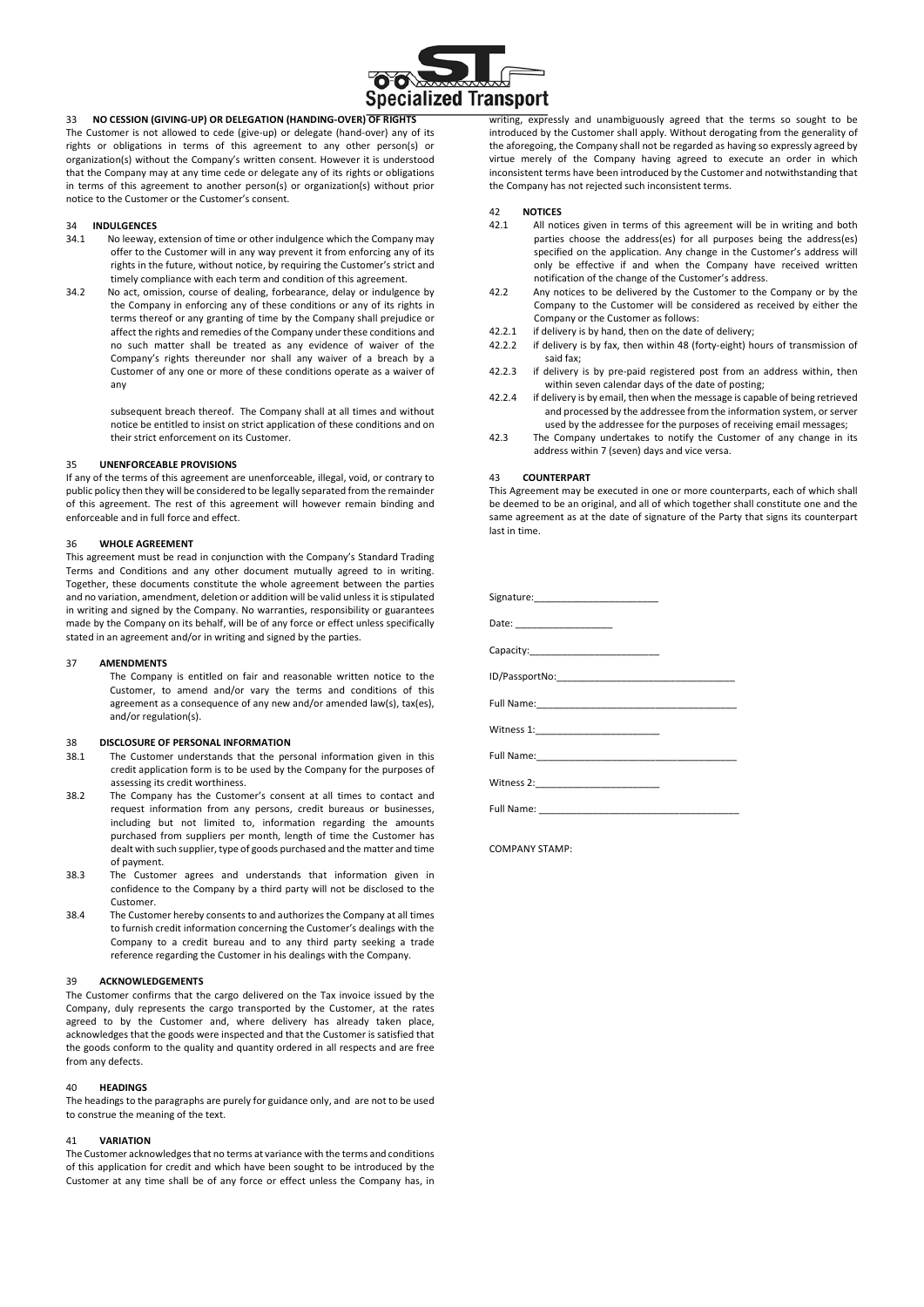### **ANNEXURE 1**

### **TRANSPORT RATES AND PRODUCT LOSS TOLERANCE**

- *i. Rates are based on information provided.*
- *ii. They are indicative and will be finalized upon negotiation and signing of mutual contract of mutual agreement.*
- *iii. The above rates are subjected to the conditions of the roads and bridges and route being passable.*
	- 1. VALIDITY:

These rates are valid for 30 days, subjected to change with 15 days written notice;

2. AVAILABILITY OF EQUIPMENT

Subject to availability For transportation of Fuel equipment concerned 45500 lt. Alu Tridem Tankers

3. OPERATING HOURS:

The loading point operating hours are assumed as 07:00 – 17:00 (Mon –Fri, 5 days) The offloading point operating hours are assumed as 07:00 -17:00 (Mon – Sun, 7 days) If the operating hours differ from the mentioned hours, the rates are subject to review.

4. PAYLOADS FOR TRANSPORTATION OF FUEL

Rates are based on payloads as below: Petrol 43000 liters Diesel 38600 liters No product to be left on board, Customer to source alternative offloading point within 20km radius, invoice would be raised against customer (CPL (Cent Per Litre) USD Rate).

5. TRANSPORT PERMITS

Our rate includes necessary vehicle permits, border permits etc. as known, however should any amendments to these charges be introduced our rates will be adjusted.

6. EXPORT DOCUMENTATION

Preparation and delivery of Export Documentation at point of loading is for the customer's account and action. All Customs and Excise duty costs required for exportation and importation of the product is for the customer's account and action.

All clearing and cross border documentation is the Customer's responsibility.

### 7. NOTICE OF ORDERS

Agreed notice time procedure to be implemented and to be agreed on by the client and *Specialized Transport*.

All orders are required in writing and to include the following:

| Order Number       | Address and contact for offloading site |
|--------------------|-----------------------------------------|
| Date of collection | Product & Payload                       |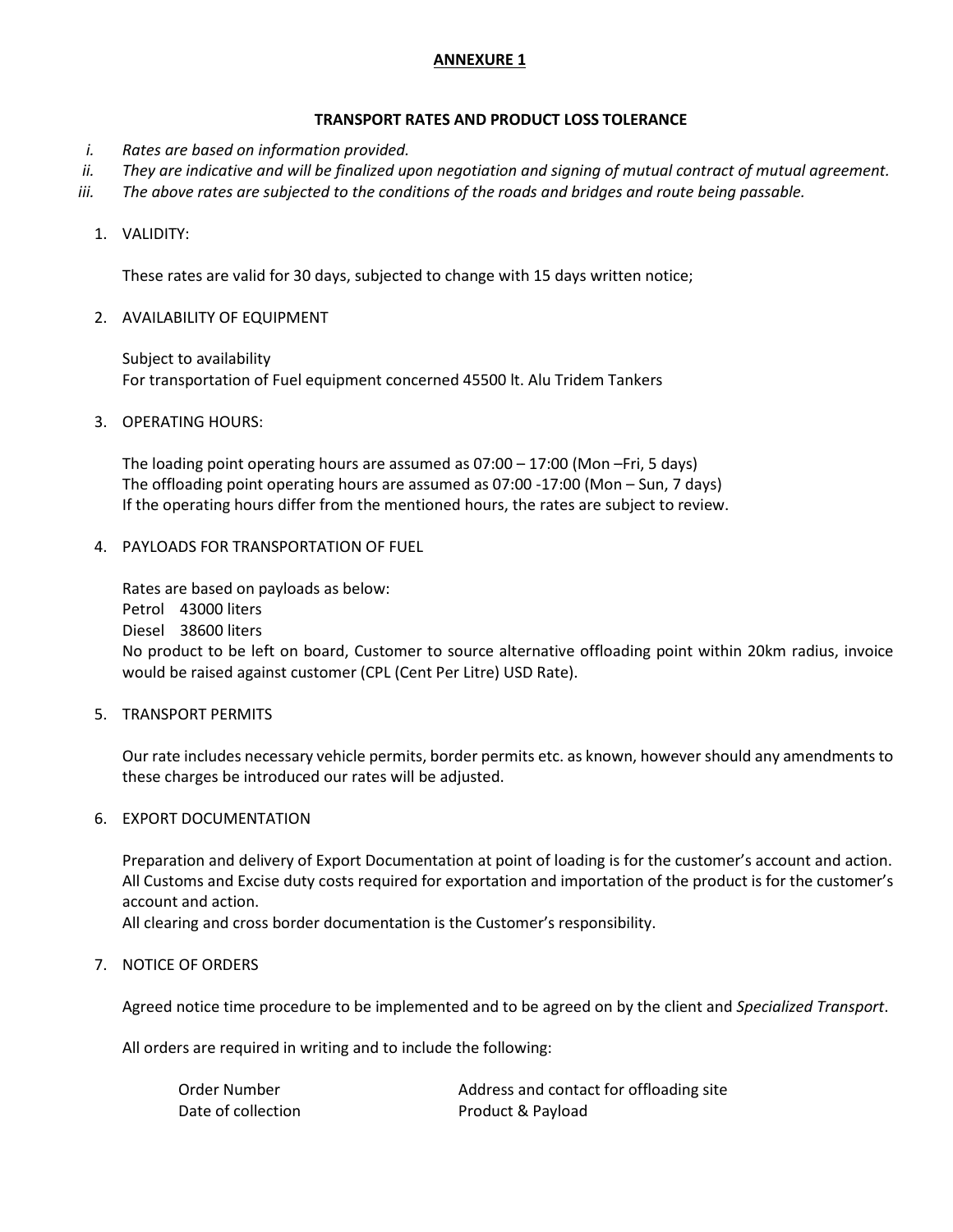Address and contact for loading site Supply of export/import documentation of loading Date of delivery

### 8. SITE INSPECTIONS AND ROUTE SURVEY

FOR TRANSPORTATION OF OUT OF GAUGE CARGO

- I. ST assumes that the offloading site provides safe and unobstructed movement for OOG articulated rigs, rates are subjected to a site inspection.
- II. A route survey has been conducted by Specialized Transport (Beira Lubumbashi).

FOR TRANSPORTATION OF FUEL

- I. ST assumes that the offloading site provides safe and unobstructed movement for 22m articulated rigs, rates are subjected to a site inspection.
- II. A route survey will be conducted annually by Specialized Transport.

### 9. DEMURRAGE

Rates have been calculated on an average loading time including loading delays, border delays and offloading delays of 24 hours freetime at all offloading points and borders.

In the event of this being continually exceeded, we reserve the right to implement demurrage charges as mutually agreed during negotiation of USD350 per day.

### 10. LOAD DESCREPANCIES FOR TRANSPORTATION OF FUEL

Please note that we will adhere to all your requirements as far as sealing of the equipment and load security. In transit losses may occur due to various factors least of all evaporation / temperature conversions / meters / differing measuring systems and basic operating conditions.

Specialized transport will assume responsibility for a sealed parcel by appointed sealing agent, Independent Surveyor costs not included in the rates.

All tankers are calibrated by SGS (certificates will be made available prior to loading)

Specialized Transport will not enter into discussion regarding shortages if loading dips correspond to offloading dips and been verified by appointed sealing agent.

The transporter will transport the products on behalf of Customer at the following rates effective from to the termination date of this agreement as set out in Annexure 1 unless

otherwise agreed. These rates will be reviewed from time to time as agreed by both parties.

Unless otherwise specified or agreed, the following product loss tolerances shall apply:

| <b>Route Summary</b> | Diesel | Petrol | Jet A1 |
|----------------------|--------|--------|--------|
| Within Mozambique    | 0.05%  | 0.15%  | 0.15%  |
| Into Zimbabwe        | 0.5%   | 0.5%   | 0.5%   |
| Zambia               | 0.3%   | 0.3%   | 0.3%   |
| <b>DRC</b>           | 0.5%   | 0.5%   | 0.5%   |

………………………………………. ……………………………………………………..

### THE TRANSPORTER CUSTOMER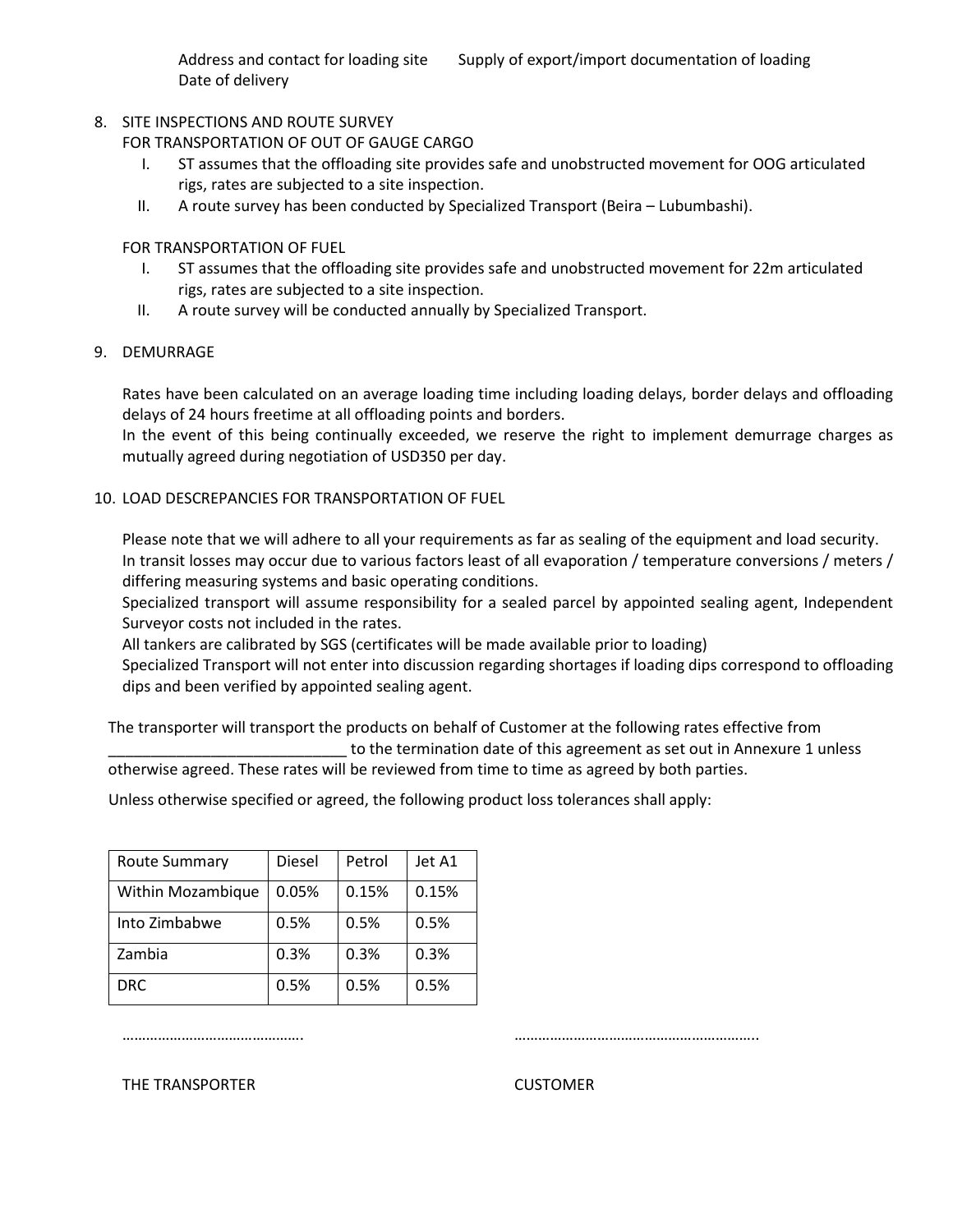### **ANNEXURE 2**

### **DETAILED PERFORMANCE CRITERIA Vehicles**

### *1.1. Conformity of vehicles*

### **Vetting of vehicles**

The Company undertakes that the vehicles used for the transportation of the Goods shall undergo an assessment process at before signing a new contract and least once a year by Customer representative(s) to ensure with compliance with the local regulations.

### **Safe to load**

The Customer, its representative or the petroleum depot required to make available the Goods to the Company at the Loading Port, shall be entitled to refuse any vehicle that does not satisfy the requirements.

The vehicle equipment and fittings shall be:

- Compatible with the loading gantry and appropriate for the Goods to be carried.
- Clean, in perfect state of repair and operation and fit for the performance of the order without any risk of loss of Goods, damage or pollution.
- Equipped with all the means and equipment necessary for the performance of the order in compliance with the rules and regulations relating to the transportation by road of hazardous goods, and with the standards communicated by .
- Equipped so as to allow their access and their connection to the installations at the Loading Port and the Offloading Port.
- Reserved exclusively for the transportation of the said Goods during the period of each transport operation.
- Issued with appropriate and valid permits required by law.

### *1.2. Equipment*

Besides the equipment required by the rules and regulations of Mozambique within the scope of the transportation of petroleum Goods, the representatives of Customer may verify the presence on board of the vehicles of the following fixtures maintained in a sound state of operation:

- One dry chemical powder fire extinguisher (for classes A, B and C) of minimum 2kg capacity for the truck cabin,
- Two dry chemical powder fire extinguishers (for classes A, B and C) of minimum 6kg capacity, to be easily accessible, securely fixed on either side of the chassis,
- Two wheel chocks, easily accessible,
- A safety first aid kit,
- Two warning triangles,
- An earth terminal connector and clearly marked on the fuel tanker for loading and unloading,
- A dip stick and current dipping chart
- At least one safety railing,
- An exhaust system that is not up right but conforms with the regulations in place,
- Compartment drain valves,
- Valves and caps on the offloading piping,
- Vent system by valves on each compartment of the fuel tanker.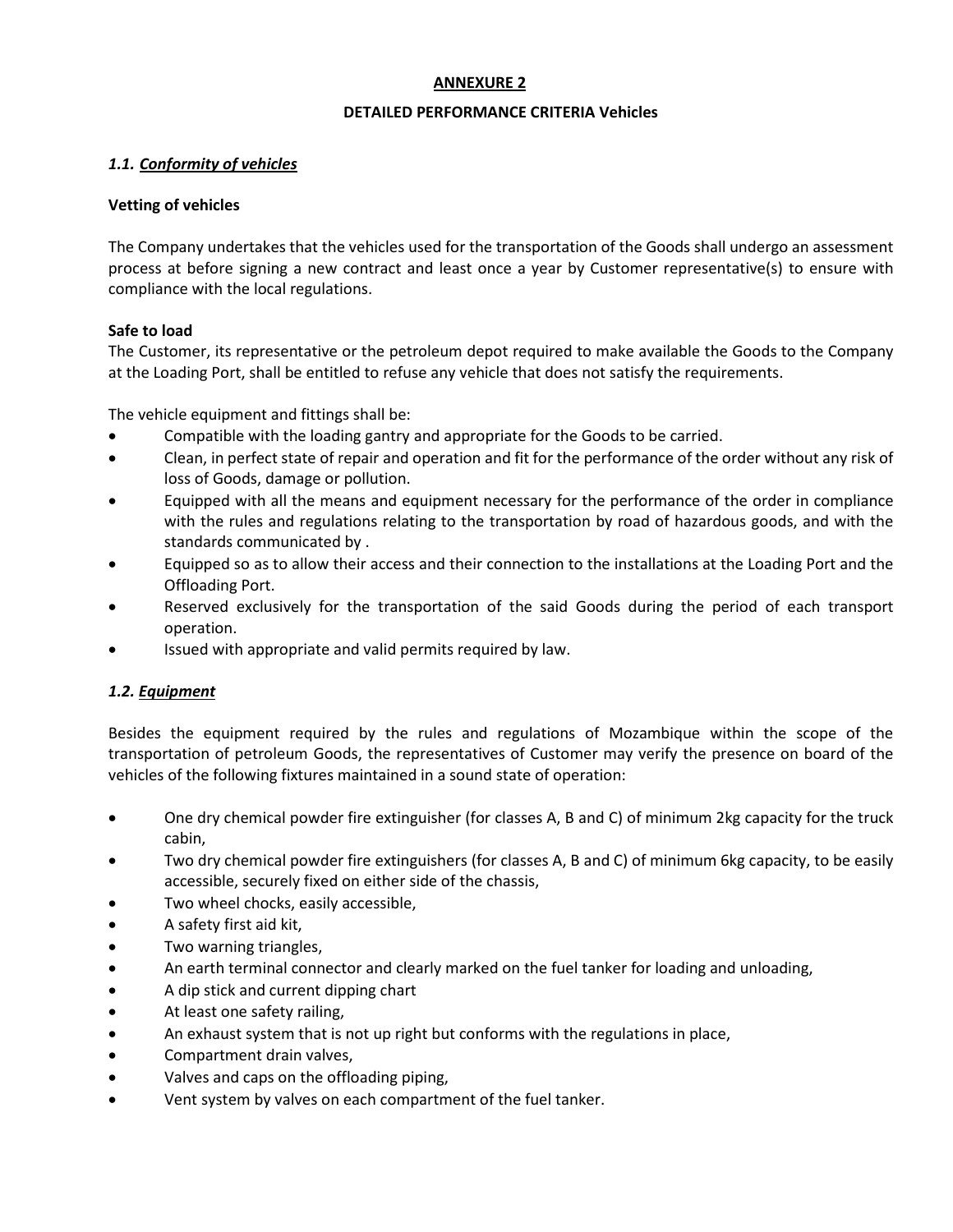• OBC (vehicle must be fitted with a working On Board Computer) to enable accurate vehicle tracking and monitoring.

At the end of these inspections, the Customer may decide to prohibit use of the vehicle, temporarily or permanently, if the vehicle proves not to satisfy the safety criteria for transportation of Goods.

### *1.3. Maintenance of vehicles*

It is Company's desire to see a fleet that is backed up by a good maintenance system hence the sub-contracting of such services is recommended provided the standards and requirements are stated in respect of but not restricted to;

- Maintenance of tractor and trailer vehicles.
- Tyre maintenance.
- Transport equipment.
- Vehicle cleaning and degassing.
- Workshop equipment.

The Company will have a documented preventive check program for the vehicles in use that looks at but not limited to;

- Hydrocarbon tank and auxiliary equipment
- Trailer coupling system (fifth wheel & kingpin)
- Wheels and tyres
- Earthing point
- Braking system
- Cab, chassis, suspension, running gear, & axels
- Supply system and electrical controls
- Driver PPE (personal protective equipment)
- Inspection and maintenance of fire extinguishers
- A documented cleaning and degassing of tankers
- Delivery hose and coupling numbering system for identification, pressure testing, continuity testing, and replacement program
- Tank hydraulic testing
- Documented environmentally friendly destruction, elimination and disposal of old or defective equipment.

## *1.4. Making available of vehicle*

On arrival of the vehicle at the Loading Port or Offloading Port or at the waiting area, even if outside of the site, the driving personnel of the Company shall inform the Customer representative of the Loading Port or Offloading Port that their vehicle is available to perform one or other of these operations.

## *1.5. Conformity of documents*

The Company must ensure that all the transport documents required by the rules and regulations in force are in order and placed on board of the vehicle at the time of each transport operation of Goods.

On signing and renewals of the contract, the Company undertakes to present all the obligatory documents concerning all vehicles made available to Customer in particular: the tank/compartment dipping charts for the vehicles, the testing or retesting certificate by an agreed organisation, insurance certificates and other documents necessary for transit.